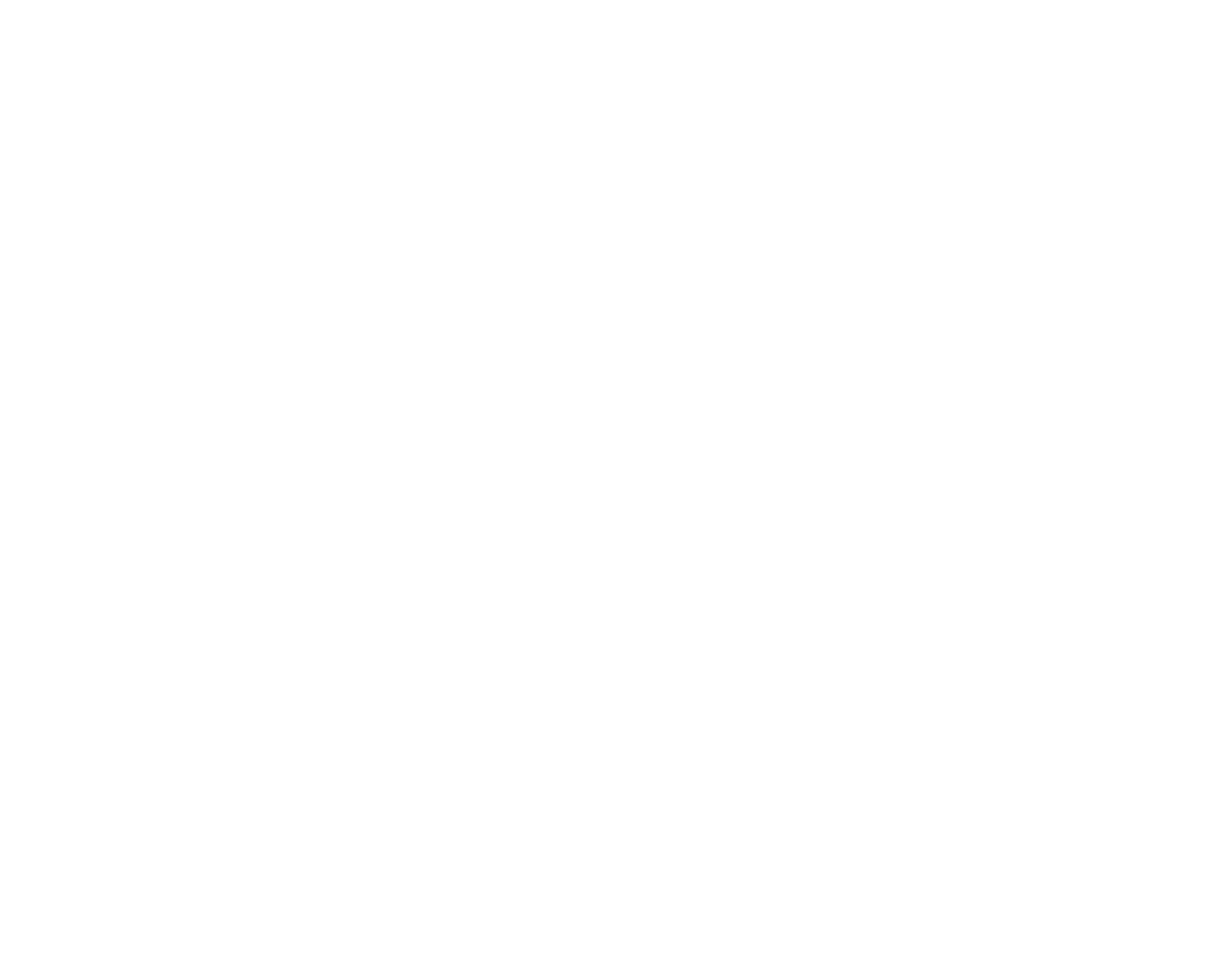*FROM THE REVCOMS www.revcom.us* 

## **A DECLARATION, A CALL TO GET ORGANIZED NOWFOR A REAL REVOLUTION**

Let's get down to basics: **We need a revolution—nothing less!**

To everyone who can't stand this world the way it is ... who is sick and tired of so many people being treated as less than human ... who knows that the claim of "liberty and justice for all" is a cruel lie ... who is righteously enraged that injustice and inequality go on, and on, and on, despite false promises and honeyed words from people in power (or those seeking power) ... everyone who agonizes about where things are headed and the fact that to be young now means being denied a decent future, or any future at all ... everyone who has ever dreamed about something much better, or even wondered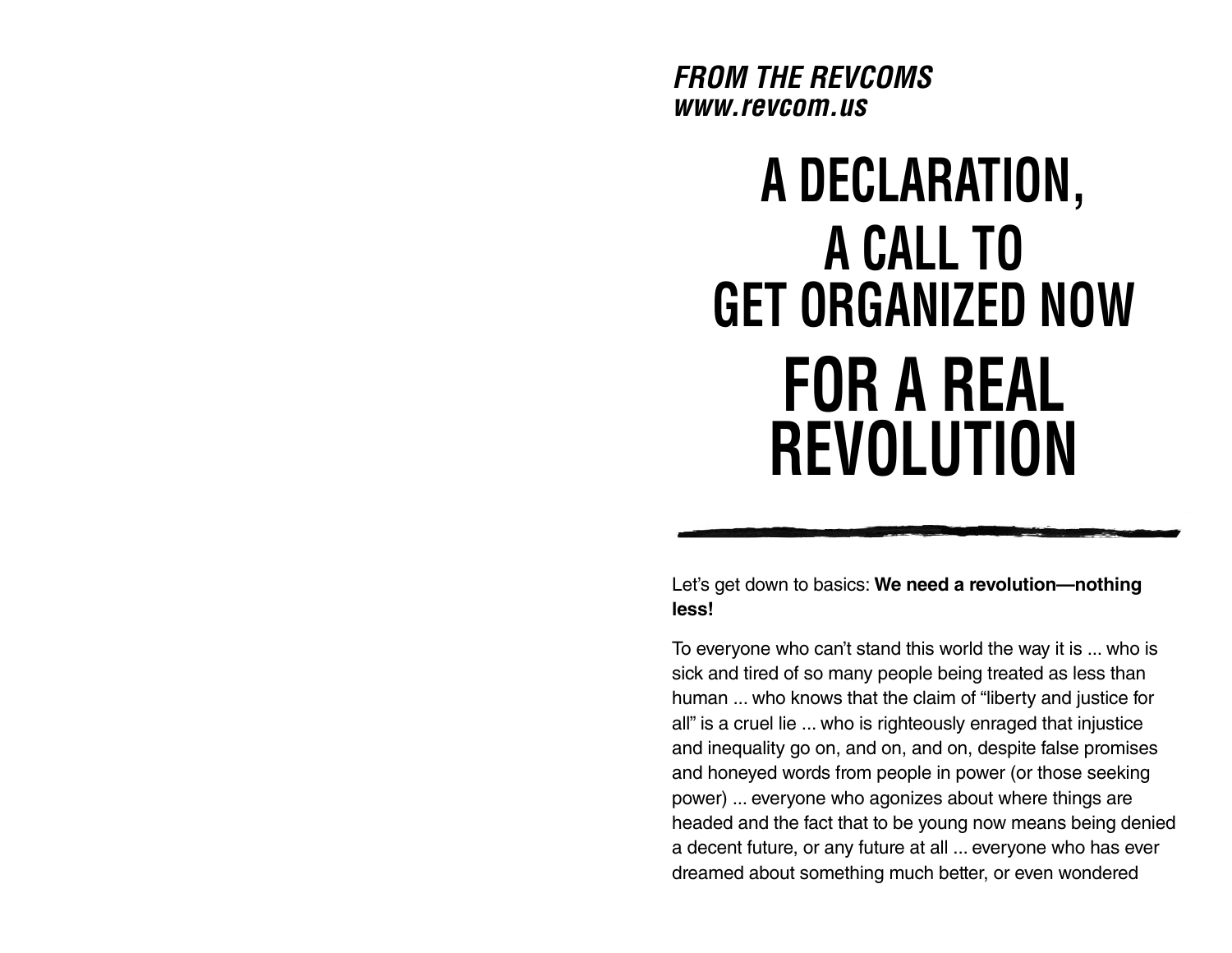whether that is possible ... everyone who hungers for a world without oppression, exploitation, poverty, and destruction of the environment ... everyone who has the heart to fight for something that is really worth fighting for: **You need to be part of this revolution.**

## **This revolution is not just "a good idea"—it is actually possible.**

Is this for real? Are we serious about this, and can we back it up? YES. We are not here to repeat garbage that may be "popular" or to spread the lies we are constantly told by the people in power and their mouthpieces in the media and elsewhere. We are here to bring the truth. So here are some basic truths that we need to understand and live by.

**Contract of the Contract of the Contract of the Contract of the Contract of the Contract of the Contract of the Contract of the Contract of The Contract of The Contract of The Contract of The Contract of The Contract of T** 

**The system we live under, the system of capitalism**imperialism destroys lives and crushes spirits. It is the source of endless horrors for the majority of people in this country and all around the world, and it is increasingly threatening the very existence of humanity. The military of this country is not carrying out an "honorable service"—and it is not some "bad ass" force that people should respect. It is doing the same thing around the world, on a massive scale, that the police are doing here: carrying out the cowardly killing and terrorizing of people in the service of the biggest oppressors in the world, the rulers of this country. And it is a major cause of the destruction of the environment.

It is a hard but basic truth: For the masses of people, and ultimately for humanity as a whole, there is no future, or no future worth living, under this system.

To come back, once more, to basics: **We need a revolution—a real revolution. And this revolution is possible. To everyone who hungers for an end to oppression and injustice, and everyone who has the heart to fight for something that is really worth fighting for: You need to get into this revolution, become part of the organized forces for this revolution, and work tirelessly for this revolution, so that we can have a real chance to win.**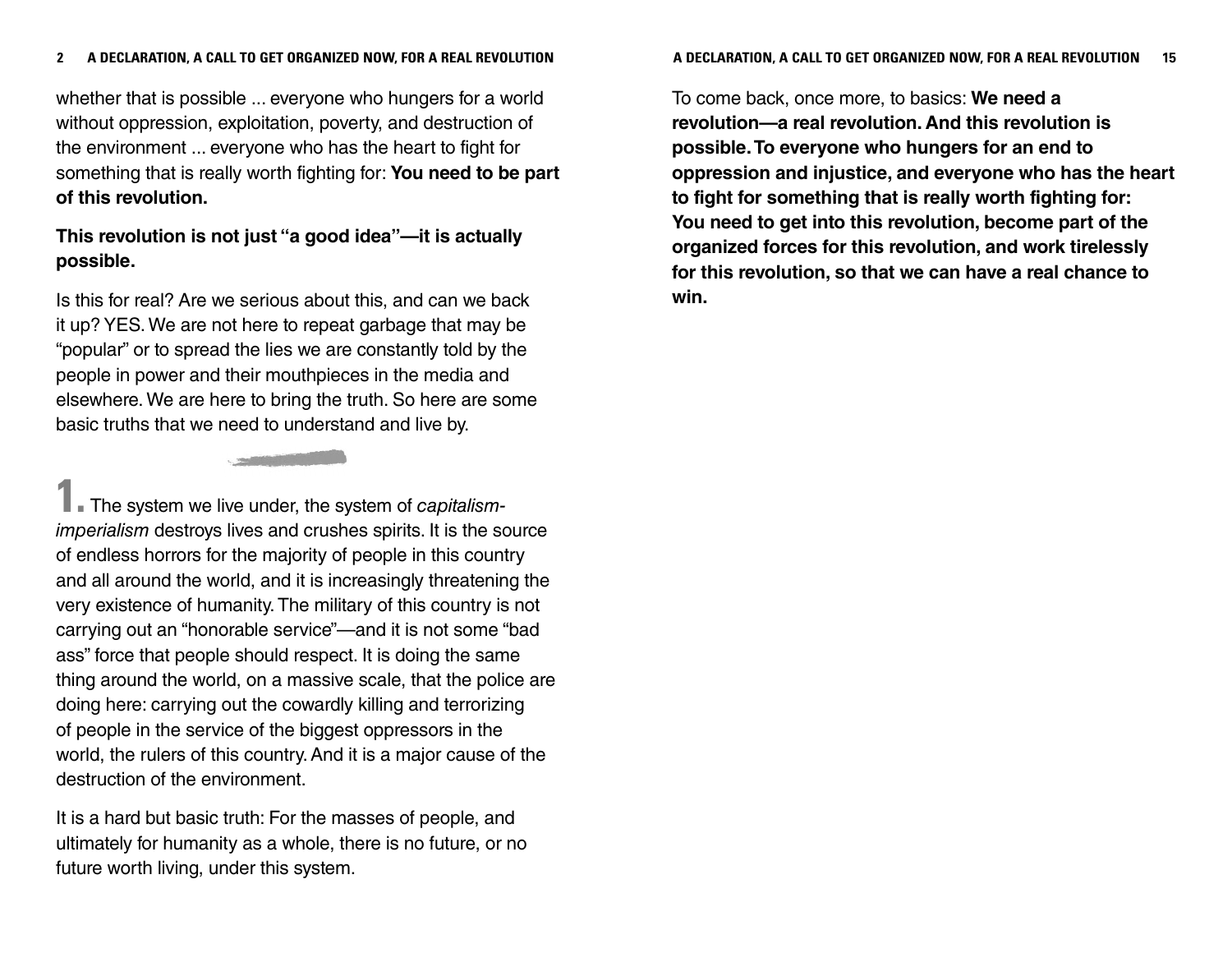To do this, people need to break with this system's ways and take up radically different and emancipating methods, principles and goals, and a radically different and far better culture, morality and way of relating to each other. With the revolution it's not "everyone out for themselves and against everybody else"—it's all of us together who can't stand to live like this and hunger for something much better, something truly emancipating.

At the same time as leadership and guidance for this revolution is being provided, in an ongoing way, through our website, revcom.us and through The RNL—Revolution, Nothing Less—Show, and while paying attention to the necessary health measures in light of the still continuing COVID pandemic, we are reaching out directly (in real life) to people around the country, to bring the liberating message of this revolution, to win growing numbers of people to this revolution and organize them into the ranks of this revolution.

All over the country, in every neighborhood, every school, every place and every institution where there are people sickened by the way things are, or questioning whether things have to be this way, revolutionary organization needs to be built, as part of the nationwide revolutionary movement. This revolution and its leadership need to increasingly become the authority that people look to and the leadership they follow, setting the standard and providing the direction for how people see things, and how they act.

Through all this, growing numbers of people can be working together to shape the political situation, winning masses of people to revolution and strengthening the organized revolutionary forces for the all-out fight for revolution when the conditions for revolution have been ripened.

#### **A DECLARATION, A CALL TO GET ORGANIZED NOW, FOR A REAL REVOLUTION 3**

But there is a way to a world and a future that is worth living, and is worth fighting for right now: **revolution** —a real revolution, not playing around with a few changes that leave this system in place and in power, while benefitting only a small number. A revolution means a force of millions, drawn from many different parts of society and organized for an all-out fight to overthrow this system and replace it with a radically different and much better economic and political system, a socialist system, based on meeting the needs of the people and carrying forward the fight for a communist world where there will finally be an end, everywhere, to the exploitation, oppression, and destruction of the environment that is built into this system of capitalism-imperialism. Anything less than this revolution will completely fail to deal with the root of all the problems or lead to the actual solution.

**2.** Revolutions are not possible all the time, but are generally possible only in rare times and circumstances, especially in a powerful country like this. **This is one of those rare times and circumstances.** This system is in real trouble, caught up in crisis and conflicts for which it has no easy or lasting solutions. Throughout this country the workings of this system have given rise to deep divisions which cannot be resolved under this system. Society is being ripped apart. Those who rule are locked in a bitter fight among themselves, and they cannot hold things together in the way they have in the past. Although there are a lot of bad things connected with this and it could lead to something really terrible, it is also possible that we could wrench something really positive out of it—**revolution, to put an end to this system and bring something much better into being.**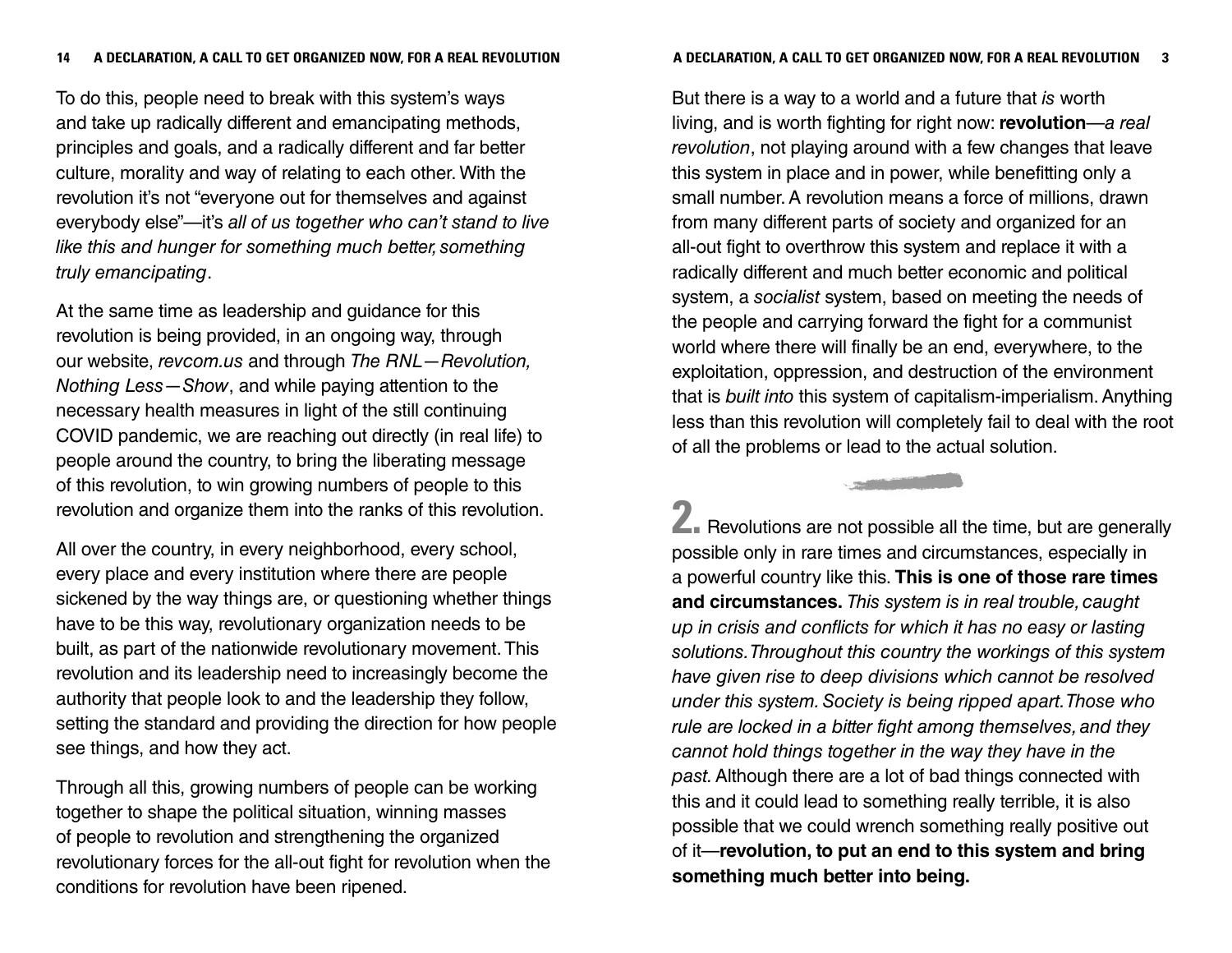We have seen the potential for revolution powerfully demonstrated just last summer when millions of people, of all races and genders, all over this country, and all around the world, rose up together against racist oppression and police murder. We have seen this potential in the mass outpourings of women, in countries all over the world, refusing to put up with being abused and degraded. This potential is also revealed in the deep distress being expressed, by scientists and millions of ordinary people, about the continually worsening climate crisis and the threat this poses to the future of humanity—a crisis this system cannot solve, but can only make worse. But, with all this, right now only a small number of us have recognized the need for this revolution and are acting to make it happen. So there is crucial work that must be done now to win people to understand the need for revolution and act to make it real—to turn the potential for revolution into a powerful movement and organized force for an *actual revolution*.

**3.** To make this revolution a reality, we need leadership with the scientific method, the strategy and program that can shine a light through the madness and chaos that this system is constantly creating and can lead in carving the path forward out of this madness to the radically new world we need. AND WE HAVE THAT LEADERSHIP—IN BOB AVAKIAN (BA). BA is the architect of a whole new framework for the liberation of all oppressed people and the emancipation of all humanity: the new communism. **We are followers of BA. And you need to become followers of BA too.** There never has been a leader like this in this country and there is no other leader like this in the world now. We cannot afford not to follow this

building up that whole new emancipating society. It is simply true: There never has been a leader like this in this country and there is no other leader like this in the world now, and we cannot afford not to follow this leadership if we ever want to get free and put an end to this madness.

## **Four:**

Many of the people who can be won to this revolution are not "into this" now and are not acting in accordance with the methods, principles, and goals of this revolution. And there is still way too much trying to get over on each other and attacking each other, which only brings more heartbreak and misery. This revolution is in the interests of all people who catch hell under this system and all those who hunger for or dream about a world where an end to exploitation, poverty, inequality, injustice and oppression is not a bitter joke but a liberating reality. Instead of fighting each other, we need to be uniting everyone with a heart for justice and protecting and defending each other from the criminal, brutal and murderous actions of "official" forces and fascist forces with the power to do us the greatest harm. We need to be working together to build up the ranks of the revolution and prepare to defeat the forces, of any kind, that would keep this system going and make its madness even worse.

And, in working to change the world in this way, people can change themselves—they can be united with in refusing to put up with injustice that no one should accept, and struggled with to see that revolution is the way to put an end to all this—that revolution is what we should live for and fight for. The basis for making this real is concentrated in the guideline: **Fight the Power, and Transform the People—for Revolution**.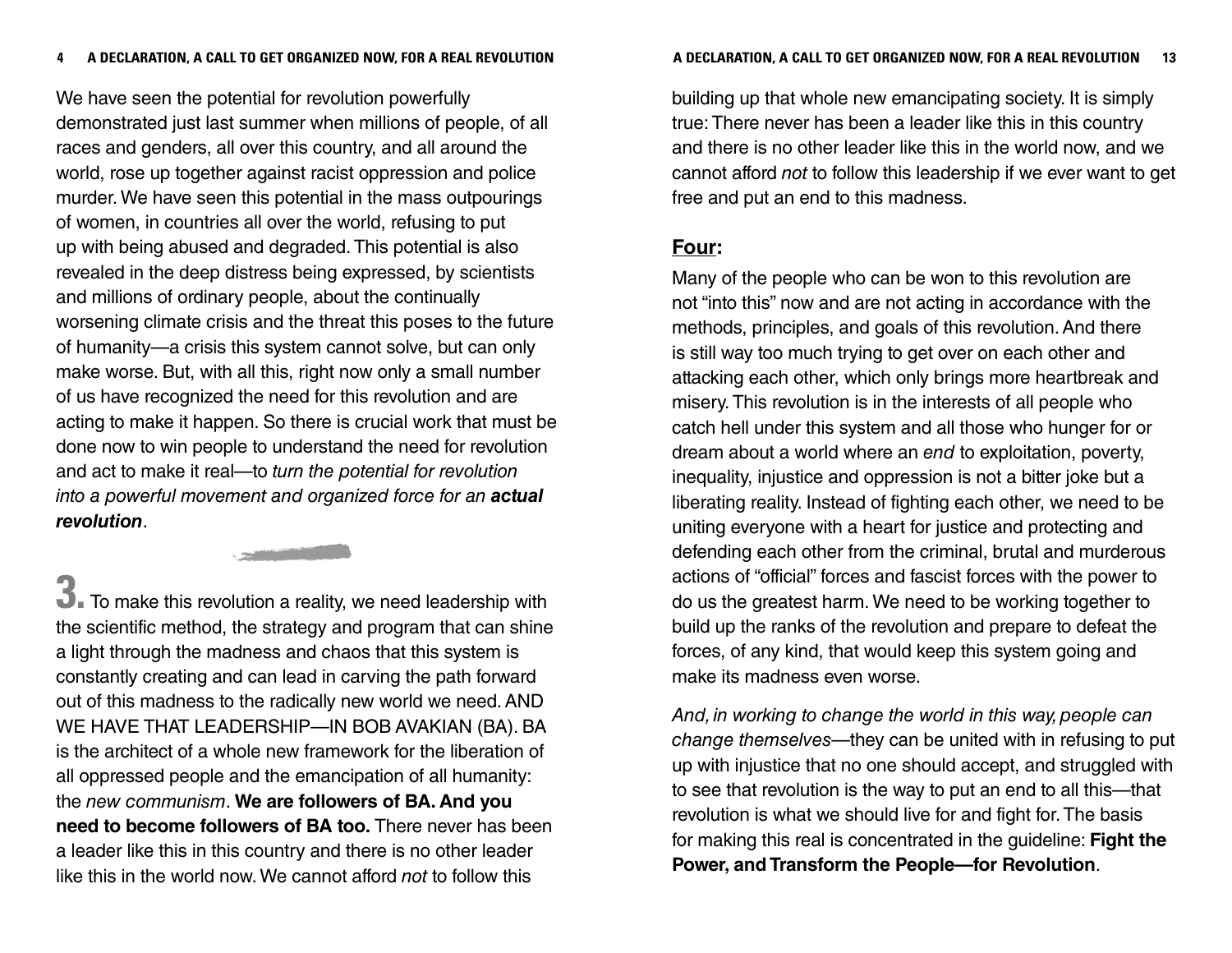potential for something much greater and far better—*an actual revolution*.

## **Three:**

Bob Avakian (BA) came forward as a revolutionary and developed into a communist leader through the mass revolutionary upsurge of the 1960s. He is an old white guy yes, deal with it! Unlike so many who considered themselves revolutionaries at that time, BA has never given up, never departed from the road of revolution. He has continued to advance on this road and to confront the problems and difficulties in making revolution. He has drawn crucial lessons from the historical experience (positive and negative) of revolution throughout the world, and from many other aspects of human society and human endeavor. He has deeply studied how this system of capitalism-imperialism actually works, and what are the defining contradictions of this system that constitute the basis for overthrowing it. It is through all this that he has brought forward a whole new framework for the liberation of all oppressed people and the emancipation of all humanity: the new communism.

BA is providing ongoing leadership for this revolution, and he has a whole body of work that contains the scientific method to analyze the problem and the solution, the strategy for the revolution to bring down this system, and the vision and concrete plan for that radically different and much better society, on the road to emancipate all of humanity from every form of oppression and exploitation, and to enable humanity to become fit caretakers of the earth. He's even written a Constitution (the Constitution for the New Socialist Republic in North America) that concretely maps out what to do starting right after the seizure of power, so we can actually work on

leadership if we ever want to get free and put an end to this madness.

**4.** We need to urgently change the situation where not nearly enough people know about this revolution and are with it. We need to get this revolution, and its leadership, known everywhere. We need to challenge and seriously struggle with people right around us, and all over the country, to do something that, yes, requires real heart and will make a positive difference for real—become part of this revolution, and follow this revolutionary leadership. We need to organize more and more people into the ranks of the revolution.

Organizing people into this revolution means reaching out to all sorts of people—not just where there are protests and rebellions against oppression and injustice, but everywhere throughout society—spreading the word about revolution and getting people together (in real life and online) to grapple with why an actual revolution is necessary, what such a revolution involves, and what kind of society this is aiming for. This will enable people who are new to the revolution to themselves become organizers for this revolution and to recruit more and more people to do the same. On this basis, and through the growing ranks of the revolution acting together as an increasingly powerful force, it will be possible to attract and organize the necessary numbers, and build up the necessary strength, to be in the position to do what needs to be done.

We need to struggle hard with people to take up the orientation and strategy, the values and goals, for this revolution, and dedicate themselves to working for this revolution, while we unite growing numbers to fight the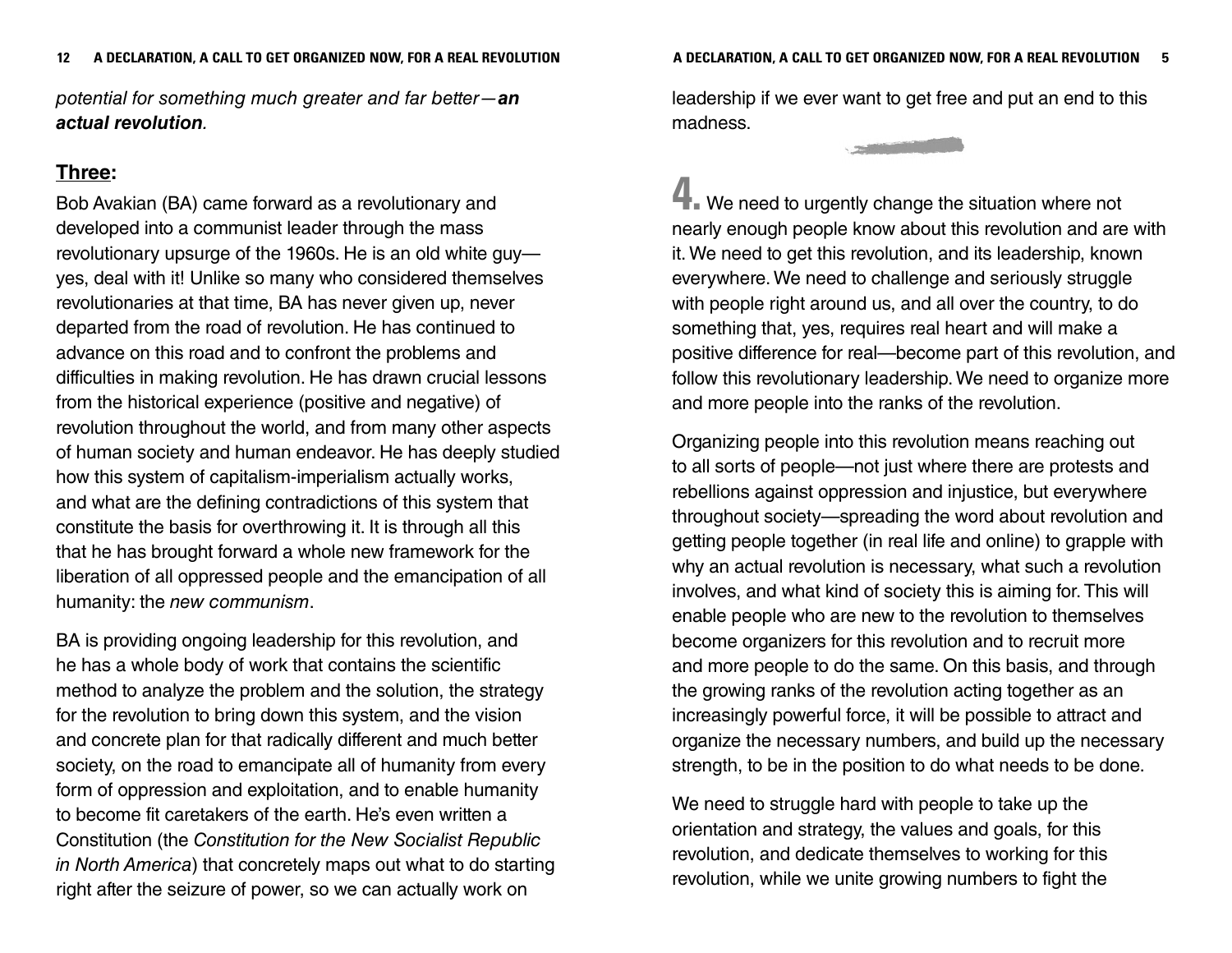abuse, brutality and destruction perpetrated by this system, and through all this get thousands and then millions of people prepared and steeled to do away with this system that brings so much hell to people. We need to wield this growing revolutionary force to stand up to this system and its murderous enforcers and to change the whole "terrain" (the political, social and cultural situation and "atmosphere") throughout society, in order to weaken the hold of this system over people, win people away from acting to strengthen and enforce this system, and create the best possible conditions for this revolution to succeed.

To come back to basics: **We need revolution—a real revolution. We cannot afford to waste these rare times and circumstances that could be ripened into a real chance to make revolution. We cannot afford to squander the rare and precious leadership we have for this revolution. We have to get busy, build the movement and the organized forces for revolution all over the country, and work together tirelessly for this revolution, to actively prepare for the situation where this system can be brought down and something much better brought into being.**

To get more of the tools and the knowledge you need to become part of this revolution, and to go to work building for this revolution, get with those representing for this revolution right now, become part of the Revolution Clubs around the country, go to our website revcom.us regularly, and watch The RNL—Revolution Nothing Less—Show every week.

> **youtube.com/therevcoms** Thursdays • 5 pm PT / 8 pm ET

**on the new communism and the leadership of BA is impacting every part of society and key institutions this is achievable, and is a very important part of preparing the ground for the seizure of power, when the time is right. This will make it possible to have the best fighting chance to take revolution all the way, and not be beaten back down into yet more horror.**

And the potential for this revolution is real. There is the ever intensifying climate crisis—and it is a scientific fact that this system of capitalism-imperialism cannot solve this crisis, but can only make it worse. At the same time, over the past few years, literally millions of women, all over the world, have demonstrated their outrage at the murder and rape, the attacks on their right to abortion and birth control, and the all-around brutality and abuse they are continually subjected to, as a result of the male supremacist relations that are built into this system of capitalism-imperialism, and all systems that are ruled by exploiters and oppressors. And last summer, when millions of us, of all races and genders, rose up all over this country in righteous rebellion in response to the vicious murders of George Floyd and Breonna Taylor by police, this powerfully demonstrated the potential for revolution.We were supported and joined by millions more in countries all over the world. And, at the height of this, the whole country, the whole world was compelled to recognize and to talk about the long and continuing chain of these racist murders and big questions about the whole history and nature of this country. Yes, this powerful rising was, in the short run, misled into dead-ends by people working for meaningless petty reforms and seeking funds for themselves and positions within the structures of this system. But that does not change the fact that what was demonstrated was the possibility and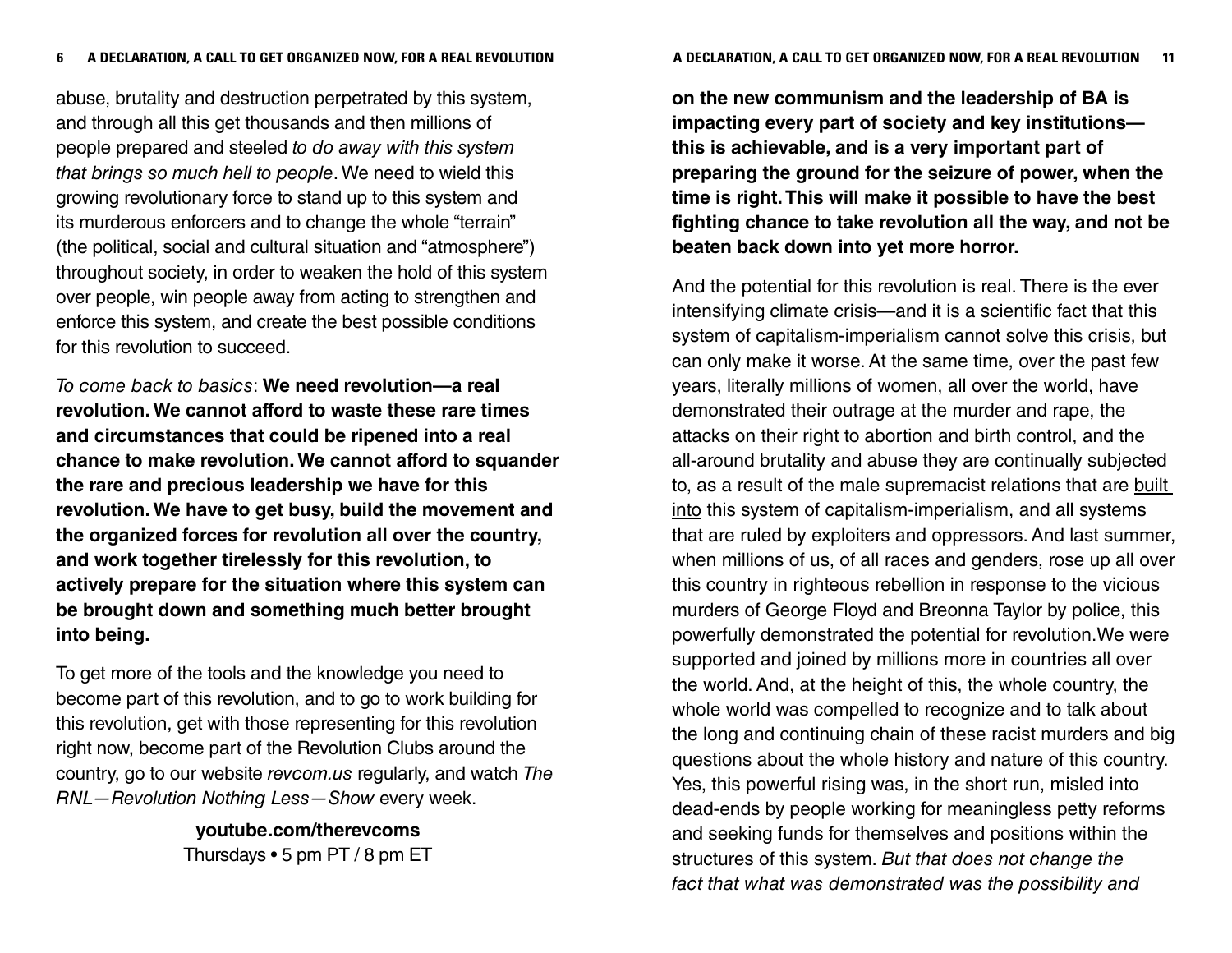to be actively working to radically change the "alignment of forces" in society, to where things are more favorable for overthrowing this whole system.

These days there is a lot of talk about another civil war, especially from fascists, in government and the broader society, who think they could just carry out a one-sided slaughter of those they hate, including Black people and other people of color, "illegal immigrants," "uppity women" and those who don't conform to "traditional" sexual and gender relations and "norms." This situation needs to be radically changed, to where there are masses of people prepared to defeat these fascists and to do so as part of getting rid of this whole system, which has bred these fascists, along with all the other horrors it continually perpetrates.

What we need is "*repolarization for revolution*"—making real revolution an active and increasingly powerful force of first thousands, and then millions, of people organized to work for and win more and more people to this revolution—radically changing the "terrain" on which the revolution will be fought.

Today, there are not only many fascists in the murderous police forces, but more than a few in the military as well. But it is a fact that, at the high point of the 1960s, the strength of the radical liberation movements at that time reached into and strongly influenced every part and every institution of society—including the armed forces of this system, where more of the soldiers looked for leadership from the Black Panther Party and other revolutionary-minded forces than from the president of the United States (the so-called "commander-in-chief" of the armed forces). **Even with the differences between then and now, creating this kind of situation—where a revolutionary movement based** 

#### EXTENDED VERSION

**If you want to know more about this, right now, keep reading: here is further knowledge about these basic truths.**

## **One.**

This system of capitalism-imperialism rules and profits by exploiting and oppressing, using and abusing masses of people, including children, all over the world; by treating whole groups of people as less than human; by slaughtering people who get in its way; by threatening people with its arsenals of mass destruction; by destroying the environment. Regardless of who is in the positions of power, this is the only way this system can operate, and under this system things can only get worse. All this is why we need a revolution. Bob Avakian (BA) has put this very clearly: "We have two choices: either, live with all this—and condemn future generations to the same, or worse, if they have a future at all—or, **make revolution!**"

**To make it very clear once more: By revolution we mean nothing less than overthrowing this whole system defeating, disarming and dismantling the murderous armed power and other institutions that enforce this system—completely abolishing this whole system and replacing it with something radically different and much better, a new society built on an entirely different foundation.** And this new system we need is socialism an economic and political system that is set up to meet the needs of the people, not the profit and power of exploiters and oppressors—a system that moves to do away with all exploitation and oppression, and supports people everywhere fighting against exploitation and oppression, in order to get